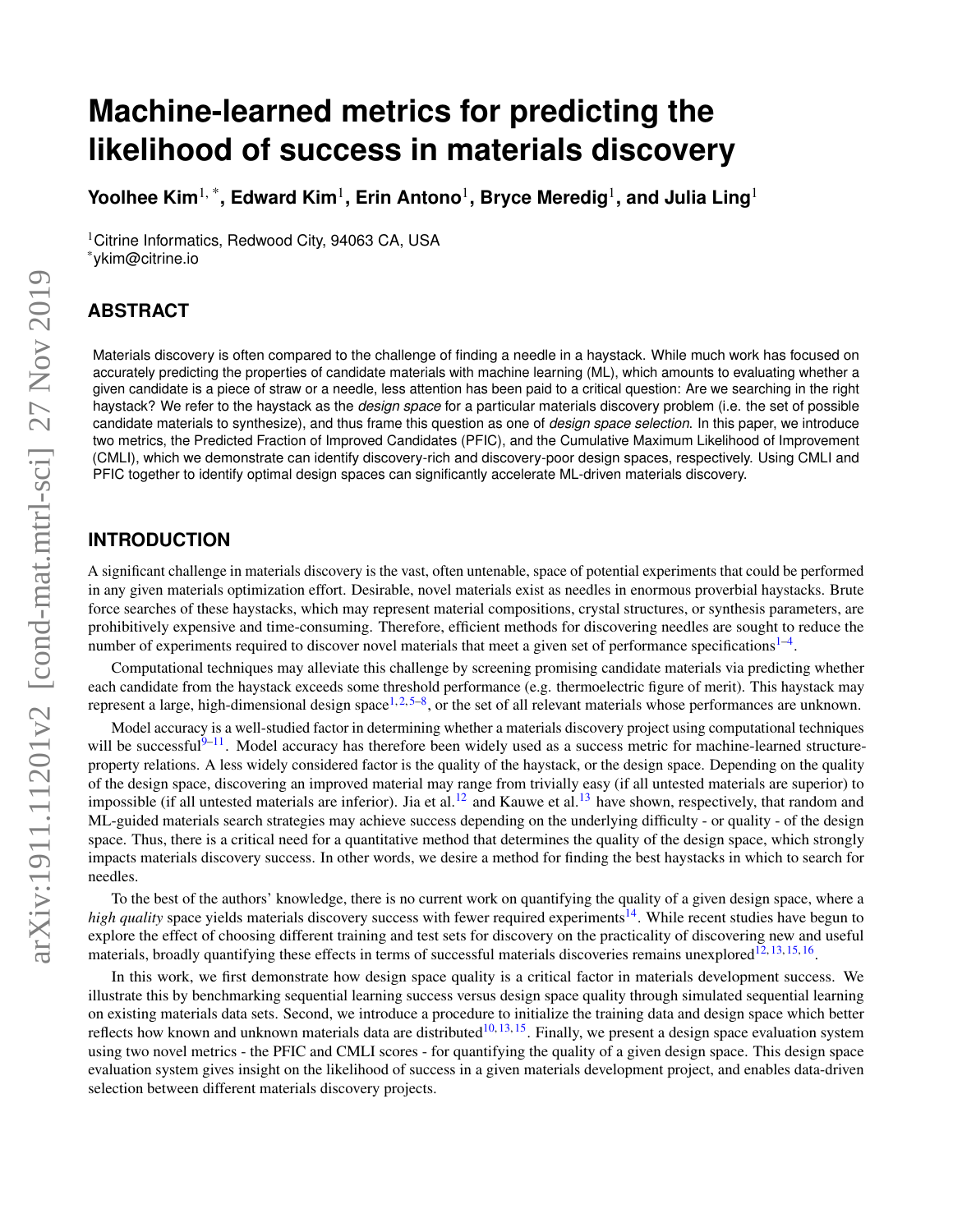<span id="page-1-0"></span>

**Figure 1.** Overall schematic of the methods presented in this work. Data are first initialized into a training set and a design space. This is followed by training a model using the training data, and predicting material performances across the design space candidates. Finally, predictive design space metrics are computed and used to evaluate high quality and low quality design spaces.

## **METHODS**

The methods presented in this work are highlighted in Figure [1.](#page-1-0) Using a novel data partitioning scheme to best represent the nature of in-lab materials discovery, a machine-learned model is trained on a set of training data. Following this, predictions for material properties (e.g., band gap) are computed along with uncertainty estimates across materials in the held-out design space. Finally, these predictions and uncertainties are used to produce *design space metrics* that are indicative of the difficulty of materials discovery for a particular design space. Or, in other words, these metrics evaluate how difficult it is to find a needle in a given haystack.

#### **Sequential learning simulations**

To enable the rapid computation of quantitative materials discovery success and design space quality metrics across a broad variety of materials categories, as well as different splits of the training set and design space, *in silico* simulations of sequential learning were used to avoid the overhead of in-lab experimental trials. *In silico* simulations of sequential learning reduce the time required to run experiments to effectively zero.

Sequential learning was simulated using two publicly available datasets - the Materials Project and Harvard Clean Energy Project datasets, shown in Table [1.](#page-2-0) Across a number of trials, we split each dataset into a training set and design space to assess the quality of the design space on the overall likelihood of sequential learning success. The candidates in the design spaces held out from model training were treated as an approximation to infinite design spaces commonly encountered during in-lab materials development. The methodology of splitting these benchmark datasets into a training set and design space is discussed in the following section.

The training set was used to train machine learning models, then the trained models were used to produce predictions with uncertainties for each of the design space candidates' material properties of interest. At each sequential learning iteration, the candidate with the highest performance was then selected to "measure," at which point the true performance of that candidate was revealed to the model, and that candidate was added to the training set. Prior to the next sequential learning iteration, the model was retrained on the training data, including the added design space candidate. Various metrics were recorded at each iteration of sequential learning for analysis, and these metrics are discussed in the following section.

Machine learning models were built for five properties in total. The objective was to maximize, minimize, or tune the value of the target property, depending on the case. Table [1](#page-2-0) lists the datasets and properties used for simulating sequential learning. A variety of benchmark datasets were chosen to represent different materials classes, as well as both computational and experimental datasets. The machine learning model inputs were representative of the degrees of freedom that could be adjusted in a laboratory setting, such as the composition and the processing parameters of a material. The output of the machine learning model was the material property to be optimized, such as the band gap.

In this work, the open-source *lolo* random forest library was used for the machine learning algorithm<sup>[17](#page-11-13)</sup>. Random forests make predictions for a new point based on the values of training data points that are nearby in the input space. Given the clustered nature of many materials datasets, this approach to making predictions make random forests particularly well-suited to materials applications<sup>[18](#page-11-14)</sup>. However, we stress that the methods introduced in this work are model-agnostic and are thus compatible with a wide variety of modern algorithms, including Gaussian processes and neural networks.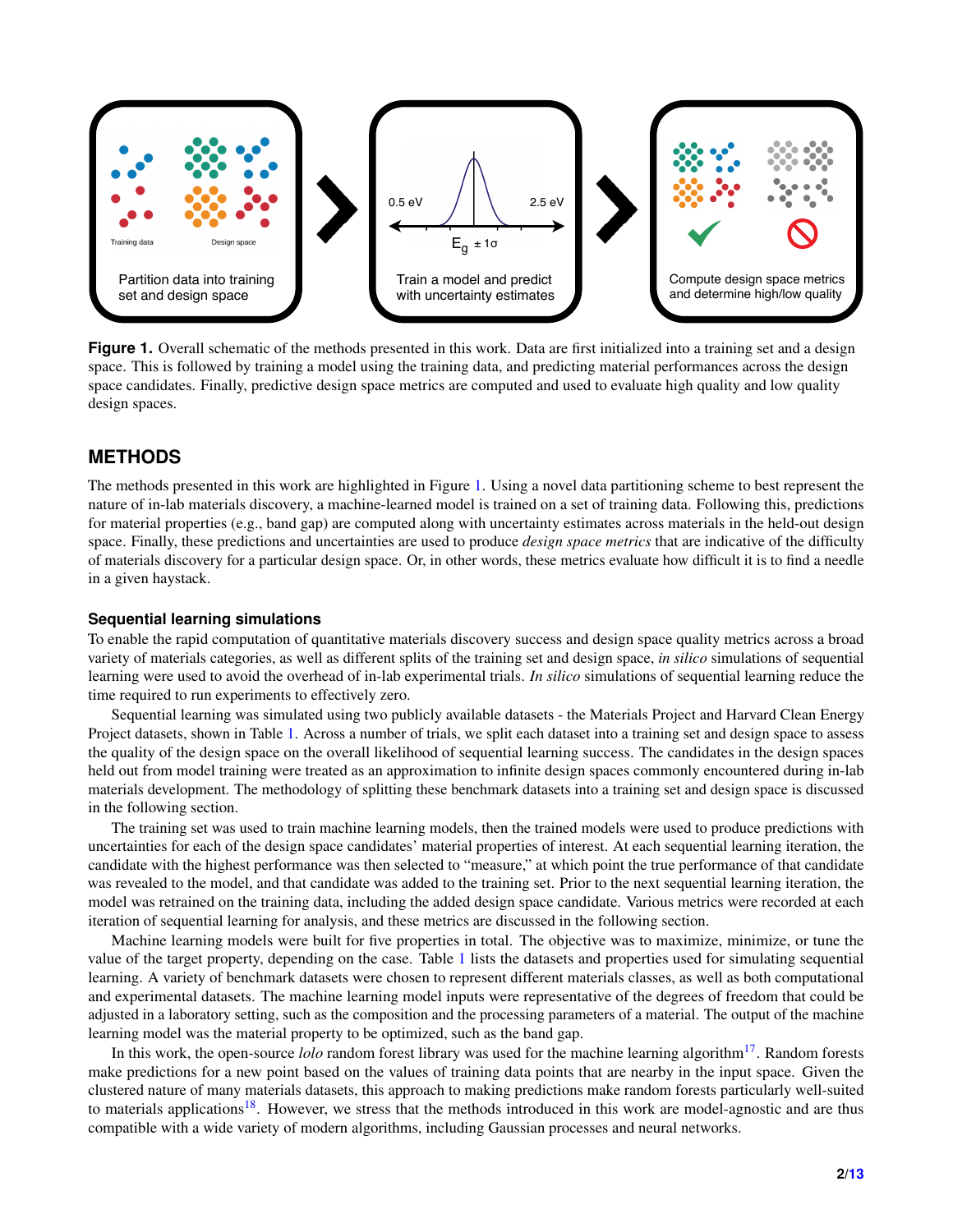20 identical sequential learning trials were performed for each training set and design space in order to capture the variance due to stochastic model training. To analyze the effect of design space quality on sequential learning success, each trial of the sequential learning process was performed for 50 iterations of sequential learning (where each iteration represents the addition of one new data point to the training set and the retraining of the machine learning model), or until a design space candidate that performed better than the best training data candidate was found. The maximum likelihood of improvement (MLI) and the maximum expected improvement (MEI) were used as acquisition functions to determine the performance of the design space candidates<sup>[18](#page-11-14)</sup>. 50 to 100 different training data and design space initializations were tested per dataset. Each training data and design space split exhibited a varying level of sequential learning difficulty by virtue of the training-to-design-space ratio and fraction of improved candidates in the design space.

Therefore, sequential learning trials were run in order to analyze the relationship between design space quality and success in a materials discovery project without the need for in-lab experiments.

| Dataset                                    | Origin     | Dataset Size | <b>Output Property</b>      | Objective                |
|--------------------------------------------|------------|--------------|-----------------------------|--------------------------|
| Harvard Clean Energy Project <sup>19</sup> | <b>DFT</b> | 30,000       | Power conversion efficiency | Maximize                 |
|                                            |            |              | <b>HOMO</b> Energy          | Maximize                 |
| Materials Project <sup>20</sup>            | <b>DFT</b> | 30,000       | Formation energy            | Minimize                 |
|                                            |            |              | Band gap                    | Tune to $1.5 \text{ eV}$ |
|                                            |            |              | Total magnetization         | Maximize absolute value  |
| Melting Points <sup>21</sup>               | Experiment | 3041         | Melting point temperature   | Maximize                 |
| Superconductors $22$                       | Experiment | 585          | Superconducting $T_c$       | Maximize                 |
| UCSB Thermoelectrics $23$                  | Experiment | 1093         | Seebeck coefficient         | Maximize                 |
|                                            |            |              | Electrical resistivity      | Minimize                 |
| Strehlow & Cook <sup>24</sup>              | Experiment | 1449         | Band gap                    | Tune to 1.5 eV           |

<span id="page-2-0"></span>**Table 1.** Benchmark datasets used in sequential learning simulations and analysis of predictive design space metrics.

#### **Data initialization**

While randomly-chosen splits of training and test data are common throughout machine learning<sup>[10,](#page-11-12) [11](#page-11-6)</sup>, recent works by Meredig et al. and Kauwe et al.<sup>[13,](#page-11-8) [15](#page-11-10)</sup> have shown that the choice of training and test data significantly influence estimates of generalization error in machine-learned models, along with the success of materials discovery.

To reflect the clustered nature of materials data<sup>[13,](#page-11-8) [15](#page-11-10)</sup>, which are generally derived from human-biased historical results<sup>[12](#page-11-7)</sup>, a cluster-based data initialization method was developed and used in this study. This data initialization method better matched experimental materials discovery projects, since experiments are typically run over similar types of materials, resulting in clustered training data<sup>[12](#page-11-7)</sup>. Figure [2](#page-3-0) shows a diagram of this data initialization method.

We also tested random selection of training sets and design spaces, which often yielded trivially solvable sequential learning simulations when initial training data included at least one material nearby to improved, held-out materials. Machine-learned algorithms were able to successfully discover an improved material within five iterations of sequential learning in such design spaces in almost all trials. Existing experimental and computational sequential learning studies have typically explored dozens to hundreds of iterations<sup>[25,](#page-12-7) [26](#page-12-8)</sup> before discovering novel or improved materials, suggesting that these splits of training and test data were unrealistic, and confirming that a more complex data initialization method was required.

The data initialization method was performed via the following algorithm:

- 1. Data were first clustered into *n* clusters. The number of clusters, *n*, in this work was tested at 16, 32, 64, and 128.
- 2. The *n* clusters were ranked based on the best performing candidate within each cluster, with respect to the material property of interest.
- 3. These clusters were divided into training and design space clusters. Different trials varied the fraction of improved clusters that were assigned as design clusters, thereby varying the quality of the design space.
- 4. Training clusters were split into two parts. Some of the data were included in the training set, and others were included in the design space. This approach was adopted because typical design spaces include both interpolative (similar to training data) and extrapolative (different from training data) candidates. No data points were included in both the training set and design space.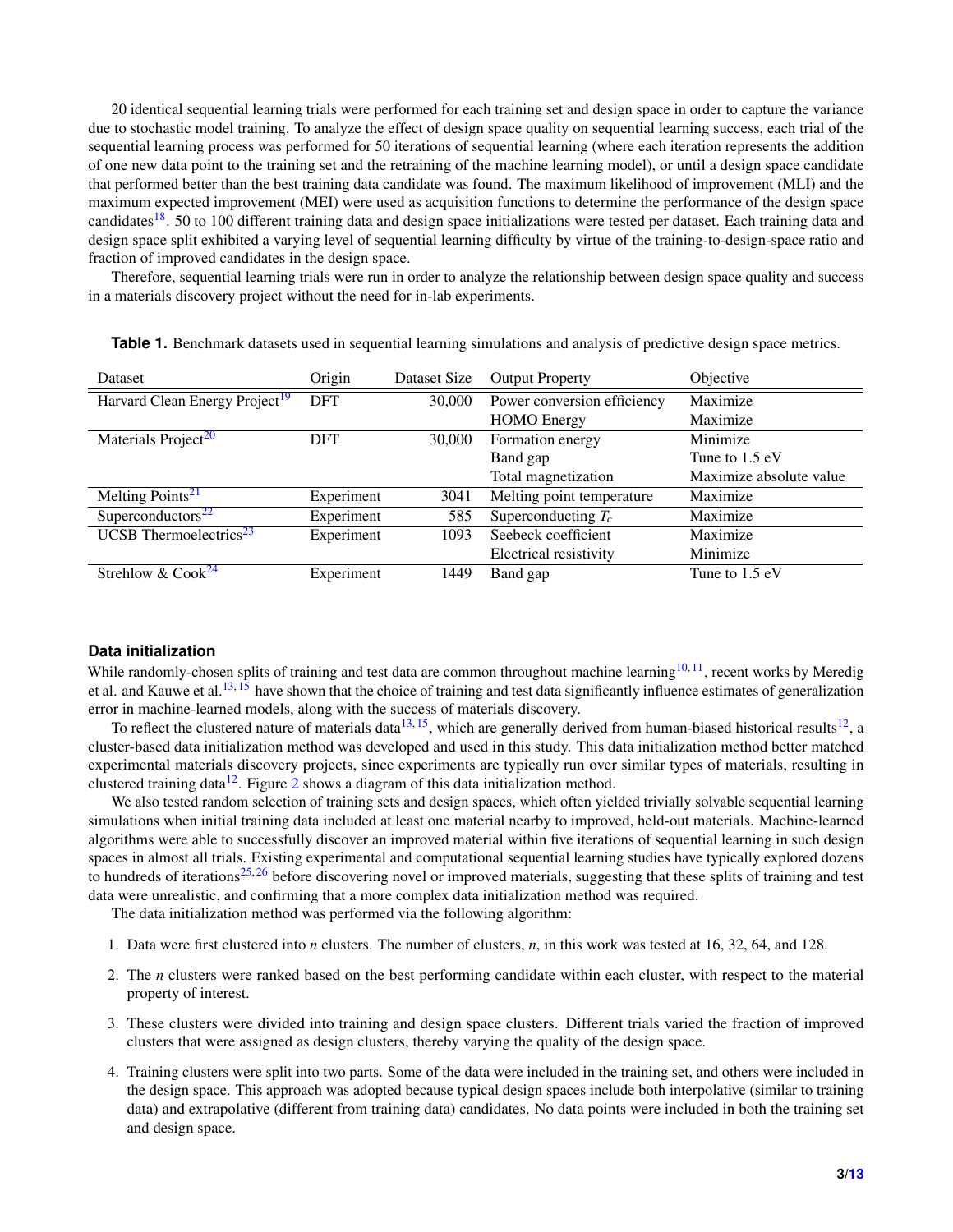<span id="page-3-0"></span>

**Figure 2.** Diagram of the data initialization approach. Data initialization begins with a) a given dataset. The data initializer b) clusters the full dataset, then c) ranks the clusters based on the best performing candidate within. After ranking the clusters, d) the clusters are assigned as either training clusters or design clusters. Finally, the data initializer e) subsamples the training clusters so that some elements from the training clusters are included in the design space.

The data initialization algorithm exposed several parameters that were used to modulate the difficulty of the sequential learning problem. These parameters are discussed in more detail in the Supplementary Information. A higher fraction of improved clusters in the design space (i.e. more needles in the haystack) corresponds to an easier materials discovery problem. Additionally, the difficulty of the problem could be influenced by which points from a training cluster were included in the design space. If the best points in a given training cluster were assigned to the design space, then the materials discovery problem was found to be substantially easier because improved candidates existed near to the training data. On the other hand, if no improved candidates from training clusters were included in the design space, then it was a more difficult sequential learning problem because extrapolation was required to identify improved candidates.

This clustering approach to divide the training set and design space was developed to use in our sequential learning simulations, as well as to calculate predictive design space metrics. While this data initialization approach may seem complex, it was developed with great care to realistically reflect how known and unknown data are distributed in materials datasets<sup>[10,](#page-11-12) [12,](#page-11-7) [13,](#page-11-8) [15](#page-11-10)</sup>.

## **RESULTS AND DISCUSSION**

#### **Effect of design space quality on sequential learning success**

Sequential learning is a workflow that requires iterative testing of materials suggested by a machine learning model. It would be extremely valuable to a researcher to know from the outset of a materials discovery project whether the project is likely to take 10 or 100 experiments to find an improved material. For this reason, this paper quantifies sequential learning success as the number of iterations required to find an improved candidate in the design space (i.e. the number of draws from the haystack until a needle is found). This paper quantifies design space quality as the Fraction of Improved Candidates (FIC), or the fraction of candidates in the design space that perform better than the best training candidate (i.e. the fraction of the haystack that are needles). In practice, design space quality is unknown when searching for an undiscovered material. Therefore, predictive metrics correlated with the FIC are useful to assess design space quality.

In order to determine the effect of design space quality on sequential learning success, sequential learning simulations were run using the Materials Project and Harvard Clean Energy Project datasets from Table [1.](#page-2-0) These datasets were sub-sampled and divided into a training set and a design space using the data initialization method described in the previous section. The five properties used for these simulations, as well as their objectives, are listed in Table [1.](#page-2-0)

Figure [3](#page-4-0) shows sequential learning success, or the number of iterations required to find an improved candidate from the design space, as a function of the FIC, or the fraction of improved candidates in the design space, over these benchmark test cases. Each color in this scatter plot corresponds to a different sequential learning objective - maximizing, minimizing, or tuning of some target property from a benchmark dataset. Each data point in this scatter plot represents a separate data intialization of the training data and design space, and the error bars represents the standard deviation over 20 trials of identical data initializations caused by stochastic model training.

This figure shows that the number of iterations required to find an improved candidate is highly sensitive to the design space quality, or the FIC. For design spaces with low FIC, many iterations are required on average to find an improved candidate, and the number of iterations required has high variance. For design spaces with high FIC, a comparatively lower number of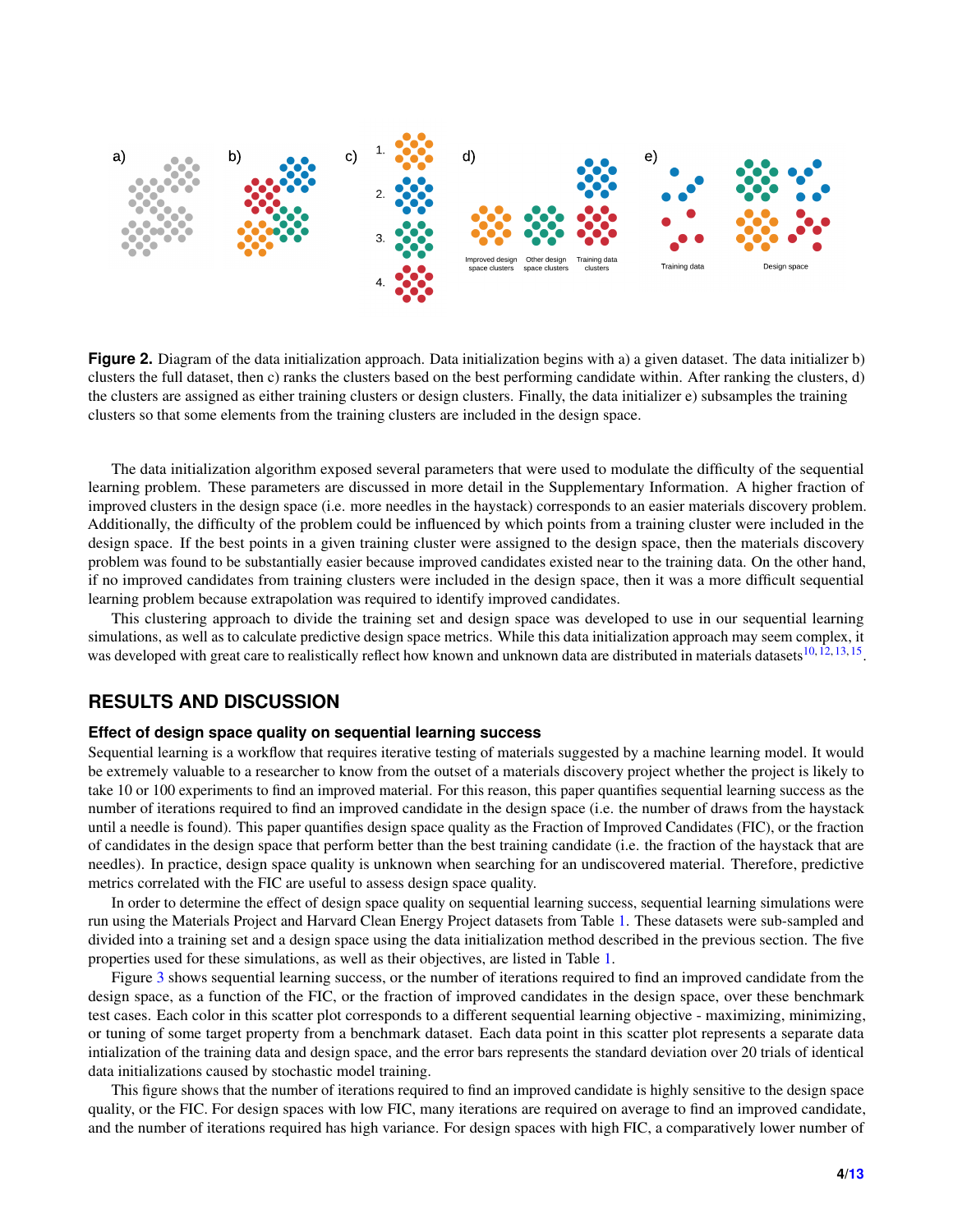iterations are required to find an improved candidate. This result emphasizes the contribution of the design space quality to the difficulty of a sequential learning problem. Therefore, design space quality is expected to have a strong impact on the success of sequential learning projects, and materials discovery projects in general. Additional experiments were performed to analyze the relationship between other metrics, such as model quality, and the required number of iterations until an improvement is found. The results of these studies indicate that these other metrics, unlike design space quality, are not as strongly tied to sequential learning success. The details of these tests along with their results are available in the Supplementary Information.

Additionally, Figure [3](#page-4-0) highlights how sequential learning nearly always outperforms the baseline random-selection strategy, which is shown by the black curve. Assuming design space candidates are chosen randomly at each sequential learning iteration, the required number of iterations to find an improved candidate can be approximated as the expected number of trials until success for a Bernoulli process. This expected number of trials is given by  $1/p$ , where p is the fixed per-trial probability of success, which is equal to the FIC. This baseline curve is an approximation and is only accurate for large design spaces where sampling without replacement does not significantly affect the probability of success  $p$ , or the probability for finding an improved candidate.

Figure [3](#page-4-0) also shows a clear outlier corresponding to the formation energy from the Materials Project dataset<sup>[20](#page-12-2)</sup>. Upon investigating this outlier case, it was found that the number of iterations to improvement shows a bimodal distribution. In some trials, the model is able to find an improvement immediately, in the first iteration of sequential learning. In other trials, the iterations to improvement is much larger, between 21 and 46 iterations. Based on this evidence, our hypothesis is that there are several poor-performance candidates near the improved candidates in the design space. The model may get "lucky" and discover an improved material immediately, or get "unlucky" and discover the bad candidate, misleading the model to not continue exploring that region near the other improved candidates. This outlier highlights the existence, and importance, of antagonistic data-splits in the validation and application of machine learning models for materials discovery. Future work includes further investigation of this effect and determining how to mitigate this outcome in experimental (non-simulated) sequential learning applications.

<span id="page-4-0"></span>In summary, the fraction of improved candidates in the design space (FIC) was identified as a key metric that is strongly correlated to how many experiments are required to find an improved material (i.e. the number of draws from the haystack until a needle is found), emphasizing the contribution of design space quality to the difficulty of a sequential learning project. The FIC can therefore be used to determine how likely a materials discovery project is to succeed. However, we emphasize that in general, we do not know the FIC for a given design space *a priori*. Thus, we would like to identify other metrics we can calculate based only on the initial training data that are predictive of the FIC.



**Figure 3.** Number of iterations required to find an improved candidate versus the fraction of improved candidates in the design space. Sequential learning simulations were run over five different benchmark simulations, represented by the different colors. Each point represents a different design space and training data initialization, and the error bars on each point represents the variance in number of iterations it takes to find an improved material over 20 sequential learning simulations with the same data initialization but stochastically trained random forest models. The black line represents the expected number of iterations to find an improved candidate via random search strategy, 1/*p*.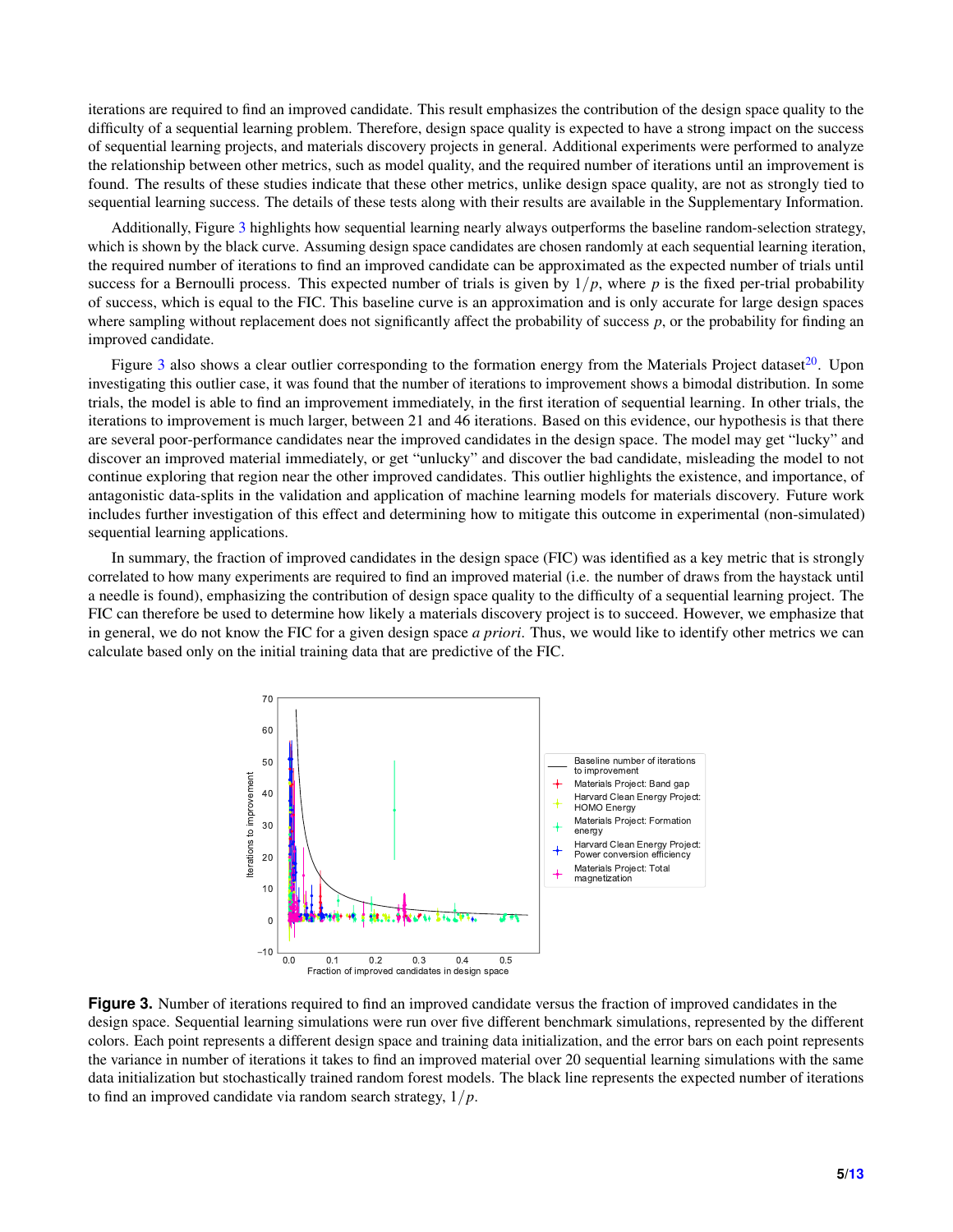#### **Predictive metrics to evaluate design space quality**

Given the strong relationship between design space quality and sequential learning success (the number of iterations required to find an improved candidate), design space quality can be used as a key indicator to determine the difficulty of a sequential learning problem. However during in-lab materials discovery, design space quality, or the FIC (fraction of improved candidates in the design space), is not known. Therefore, predictive design space metrics to assess the design space quality are desirable.

Several predictive design space metrics were examined in this work. Each metric leveraged machine-learned predictions, and some of these metrics leveraged uncertainty estimates. These metrics were then compared against the FIC, the true design space quality. These metrics were calculated for 10 properties over six different benchmark datasets from Table [1](#page-2-0) which represent different materials classes, as well as both computational and experimental datasets. Each dataset had 50 to 100 different training data and design space initializations, where each split had varying FIC, or design space quality. Critically, sequential learning iterations were not required to calculate these predictive design space metrics and the FIC, since these quantities can be computed without any iterative data acquisition. Table [2](#page-5-0) presents the Pearson correlations of the examined predictive design space metrics against the true design space quality, or the FIC. Additional details regarding the testing of these predictive metrics, along with their explicit definitions, can be found in the Supplementary Information.

<span id="page-5-0"></span>**Table 2.** Correlations of predictive metrics with true design space quality. Predictive metrics were tested across the datasets in Table [1](#page-2-0) with 10 trials for each data initialization. Metrics in boldface yielded the highest correlations with true design space quality.

|                                                         | Predictive Metric   Pearson Correlation with True Design Space Quality (FIC) |
|---------------------------------------------------------|------------------------------------------------------------------------------|
| Predicted fraction of improved candidates (PFIC)        | 0.38                                                                         |
| PFIC minus $1\sigma$ uncertainty                        | 0.20                                                                         |
| <b>Top-10 Cumulative MLI (CMLI)</b>                     | 0.31                                                                         |
| Top-5 CMLI                                              | 0.27                                                                         |
| Predicted fraction of improved, interpolated candidates | 0.11                                                                         |
| Ratio of extrapolated to all design candidates          | 0.29                                                                         |
|                                                         |                                                                              |

As shown in Table [2,](#page-5-0) the PFIC and top-10 CMLI score achieved the highest correlations with true design space quality. Consequently, these two predictive metrics are further discussed in the following sections of this work.

#### *Predicted Fraction of Improved Candidates (PFIC) score*

 $=$ 

The PFIC score is defined as the fraction of design space candidates that are predicted by the model to have improved performance over the best training data point. A machine learning model was fit to the training data to calculate the PFIC score. In this work, a random forest<sup>[17](#page-11-13)</sup> was used, where at each leaf node in this random forest, a linear model was fit to the training data. The number of trees was set to the training set size, the maximum tree depth was set to 30, the minimum number of samples required to split an internal node was set to 20, and regularization of the linear model coefficients was implemented.

After training this random forest, the model then predicted the performance of all of the candidates in the design space. The PFIC score can then be calculated by:

<span id="page-5-1"></span>
$$
PFC = \frac{N_{p(x_i) > b}}{|X|} \tag{1}
$$

In Equation [1,](#page-5-1) *X* is the design space,  $x_i$  represents each candidate in the design space,  $p(x_i)$  represents the predicted performance of that candidate, *b* is the performance of the best training data point, |X| is the design space size, and  $N_\alpha$  is the number of candidates satisfying condition  $\alpha$ . Therefore, the numerator of this equation represents the number of design space candidates predicted to be improvements over the best training data point, and the denominator represents the design space size. Equation [1](#page-5-1) assumes a maximization objective. A minimization objective can be achieved by subtracting the PFIC score from 1.

Fitting a linear model at each leaf node of the random forest was a critical choice for calculating the PFIC score. In typical random forest implementations, each leaf predicts a constant value equal to the average of the values of the training data at that leaf. Random forests that use this averaging approach are unable to predict values outside the range of the training data, so no candidates could be predicted to be an improvement over the best training data point. Other regression models that can extrapolate beyond the range of the training data to predict improvements could be paired with the PFIC score. Such regression models include Gaussian process regressors, support vector regressors, neural networks, kernel ridge regressors, and polynomial regressors. While these alternative algorithms were not investigated in this study, they would be of interest for future work.

The PFIC score was tested on 10 different benchmarks from Table [1.](#page-2-0) The results of these tests are shown in Figure [4.](#page-6-0) This figure shows the PFIC score as a function of the FIC, the true design space quality, across the benchmark datasets. Again, each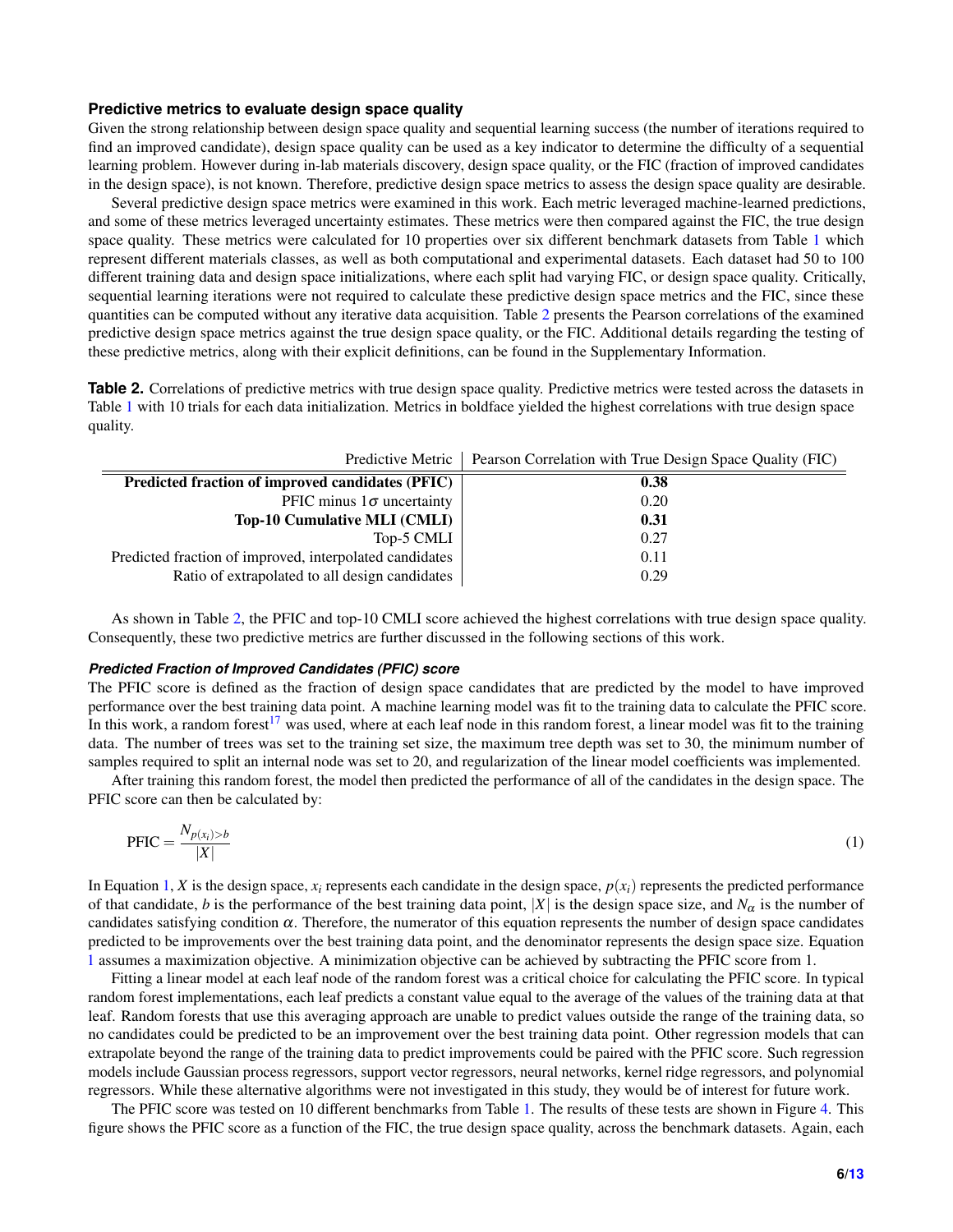<span id="page-6-0"></span>

<span id="page-6-1"></span>**Figure 4.** PFIC score evaluated over benchmark design spaces versus the actual fraction of improved candidates in the design space. Each point represents a different design space and training data initialization, and the error bars on each point represents the variance in PFIC score over 20 identical data initializations. The black line indicates an example threshold value of  $t_{PFIC} = 0.2$ .



**Figure 5.** Precision and recall of the PFIC score as a function of the PFIC threshold,  $t_{PFLC}$ , in identifying high quality design spaces, where high quality is defined as containing at least 4% improved candidates in the design space. This 4% corresponds to a baseline of 25 iterations until an improvement is found via random search over the design space. The dashed black line indicates an example threshold value of  $t_{PFIC} = 0.2$ .

point represents a separate data initialization, and the error bars represent the standard deviation over 20 trials of the same data initialization caused by stochastic model training. These results demonstrate that the PFIC score can be used to surface design spaces with high FIC at the outset of a project. In other words, the PFIC score could be used to highlight sequential learning projects that are likely to succeed because the haystack is full of needles. While this score does not correctly surface all high quality design spaces (i.e. there are some false negatives), it is still able to identify many high quality design spaces.

Figure [5](#page-6-1) shows the precision and recall of the PFIC score in identifying high quality design spaces as a function of the PFIC threshold,  $t_{PFTC}$ . In this figure, we defined a high quality design space as containing at least 4% improved candidates in the design space. This 4% corresponds to a baseline of 25 iterations until an improvement is found via random search over the design space, which is within the typical range for sequential learning applications<sup>[25,](#page-12-7) [26](#page-12-8)</sup>. Precision is given by  $\frac{TP}{TP+FP}$  and recall is given by  $\frac{TP}{TP+FN}$ , where *TP* represents the true positives, or the design spaces correctly categorized as high quality, *FP* represents the false positives, or the design spaces incorrectly categorized as high quality, and *FN* represents the false negatives, or the high quality design spaces incorrectly categorized as low quality. Therefore, the precision represents the fraction of the design spaces identified as high quality by the PFIC score that are actually high quality, while recall represents the fraction of all high quality design spaces that were surfaced as high quality by the PFIC score. Figure [5](#page-6-1) shows that as  $t_{PFLC}$  increases, the precision improves while recall worsens. The notch in precision between  $t_{PFC} = 0.2$  and  $t_{PFC} = 0.3$  is caused by one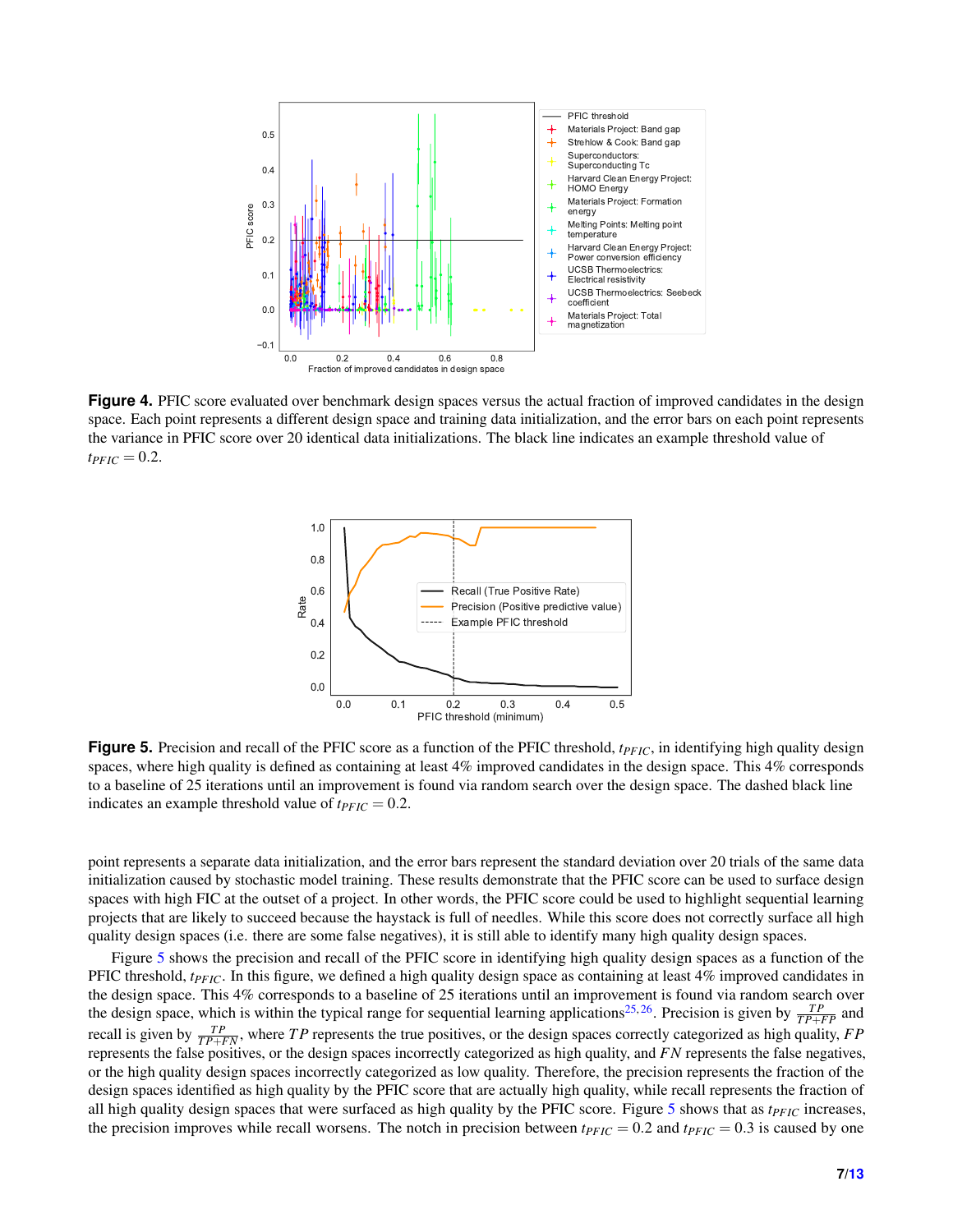<span id="page-7-0"></span>

**Figure 6.** ROC curve for PFIC score in identifying design spaces with fraction of improved candidates greater than 4%. The AUC score for this curve is 0.62.

sequential learning trial with  $FIC < 0.04$  and  $PFIC > 0.2$ . Between  $t_{PFIC} = 0.2$  and  $t_{PFIC} = 0.25$ , the precision continues to decrease, as other sequential learning trials with *F IC* > 0.04 fall below *tPF IC*. The precision shoots up to 1.0 once the one sequential learning trial with  $t_{PFIC}$  < 0.04 finally falls below  $t_{PFIC}$  at around  $t_{PFIC}$  = 0.25.

Figure [6](#page-7-0) shows the ROC curve for the PFIC score in identifying high quality design spaces. The ROC curve plots the recall against the false positive rate, which is given by  $\frac{FP}{TN+FP}$ , where *FP* represents the false positives, or the design spaces incorrectly categorized as high quality, and *TN* represents the true negatives, or the low design spaces correctly categorized as low quality. The AUC score for this curve is 0.62. A perfect classifier has an AUC score of 1.0, while a classifier that is not capable of distinguishing between the high and low quality design spaces has an AUC score of 0.5. The PFIC score can thus be used to surface materials discovery problems with high quality design spaces.

#### *Cumulative Maximum Likelihood of Improvement (CMLI) score*

The CMLI score is defined as the predicted probability that at least one candidate, out of the top *n* candidates in the design space with the highest likelihoods of improvement, performs better than the best training data point, where *n* is tunable by the experimenter. Calculating this score required using a machine learning model to predict the performance and estimate the uncertainty for each design space candidate.

This study used a random forest with constant-value leaves as the underlying machine learning algorithm<sup>[17](#page-11-13)</sup>. The uncertainty estimates were calculated using a combination of jackknife-based methods and an explicit bias model<sup>[18,](#page-11-14)[27](#page-12-9)</sup>. However, other algorithms such as Gaussian process regressors could also be used to compute the CMLI score.

First, the top *n* candidates with the highest likelihoods of improvement must be identified. The likelihood of improvement *L* of a given design space candidate *x<sup>i</sup>* is given as:

<span id="page-7-1"></span>
$$
L(x_i) = \int_b^{\infty} N(p(x_i), \sigma(x_i)) dx
$$
\n(2)

In Equation [2,](#page-7-1)  $N(\mu, \sigma)$  is a normal distribution, with mean  $\mu$  and standard deviation  $\sigma$ . The mean  $\mu$  is given by the predicted performance of candidate  $x_i$  by the machine learning model, and the standard deviation  $\sigma$  is given by the estimated uncertainty. Therefore, this integral represents the probability that design candidate  $x_i$  is an improvement over the best training data point. Equation [2](#page-7-1) assumes a maximization objective. Calculating the likelihood of improvement *L* for a minimization objective would require changing the integration limits to −∞ and *b*. While normally-distributed uncertainties were used in this study, *L* could be readily computed for other uncertainty distributions as long as they are integrable.

After the top *n* candidates are identified, the CMLI score can be computed by the following equation:

<span id="page-7-2"></span>
$$
CMLI = 1 - \prod_{i=1}^{n} (1 - L(x_i))
$$
\n(3)

Equation [3](#page-7-2) takes the product of the likelihoods that candidates  $x_i$  are *not* an improvement,  $1 - L(x_i)$ . This product is over the top *n* candidates from the design space with the highest likelihoods *L* of performing better than the best training data point. This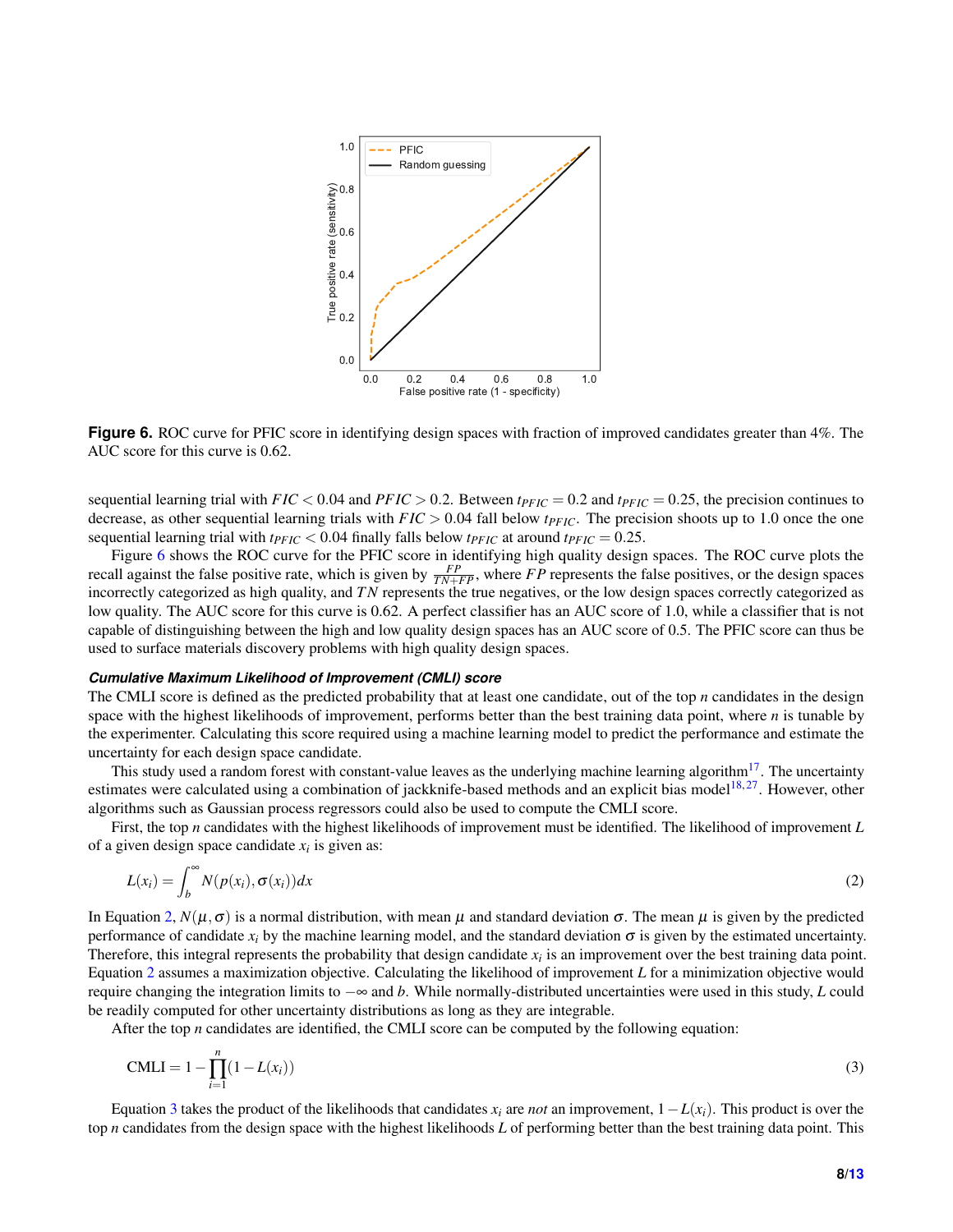<span id="page-8-0"></span>equation assumes that these likelihoods are independent for the top *n* candidates. Therefore, this score assesses the likelihood that at least one of these top *n* candidates is an improvement. In many cases, the model predictions are not independent, so the CMLI score has a tendency to overestimate the true design space quality. As a result, using  $n = |X|$  results in CMLI scores near unity for large design spaces. This study uses CMLI score with *n* at a value of 10. However, we have tested other values of *n* which did not substantially affect the benchmarked test results.



**Figure 7.** CMLI score for top-10 candidates evaluated over benchmark design spaces versus the actual fraction of improved candidates in the design space. Each point represents a different design space and training data initialization, and the error bars on each point represents the variance in CMLI score over 20 identical data initializations. The black line indicates an example threshold value of  $t_{CMLI} = 0.7$ .

<span id="page-8-1"></span>The CMLI score was tested on 10 benchmark datasets from Table [1.](#page-2-0) The results from these tests are shown in Figure [7.](#page-8-0) This figure shows the CMLI score versus the actual fraction of improved candidates across these benchmark datasets. This figure shows that the benchmark cases with low CMLI scores generally correspond to lower FICs, and that the CMLI score can be used to flag low quality design spaces at the outset of a project. Therefore, this score can be used to filter out sequential learning projects that may be difficult due to scarcity of needles in the haystack. While this score is not able to flag all low quality design spaces, it is able to identify some design spaces with low FIC.



**Figure 8.** Precision and recall of the CMLI score as a function of the CMLI threshold,  $t_{CMLI}$ , in identifying low quality design spaces, where low quality is defined as containing less than 4% improved candidates in the design space. This 4% corresponds to a baseline of 25 iterations until an improvement is found via random search over the design space. The dashed black line indicates an example threshold value of  $t_{CMLI} = 0.7$ .

Figure [8](#page-8-1) shows the precision and recall of the CMLI score in identifying low quality design spaces as a function of the CMLI threshold, *tCMLI*. In this figure, we defined a low quality design space as containing less than 4% improved candidates in the design space. For the CMLI score identifying low quality design spaces, the precision represents the fraction of design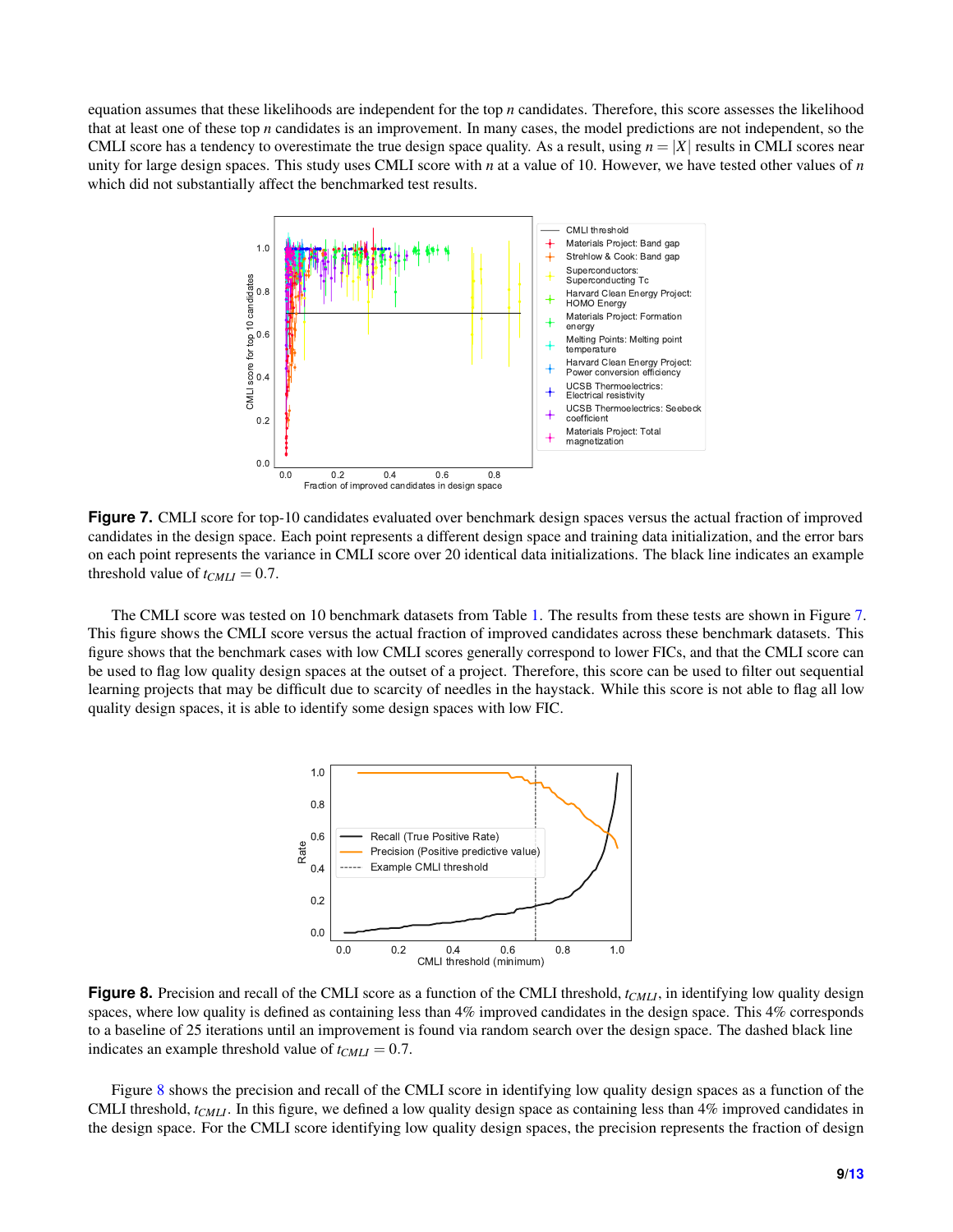<span id="page-9-0"></span>

**Figure 9.** ROC curve of CMLI score in identifying design spaces with fraction of improved candidates less than 4%. The AUC score for this curve is 0.65.

spaces identified as low quality by the CMLI score that are actually low quality, while the recall represents the fraction of all low quality design spaces that were surfaced as low quality by the CMLI score. Figure [9](#page-9-0) shows the ROC curve for the CMLI score in identifying low quality design spaces. The AUC score for this curve is 0.65, where a perfect classifier has an AUC score of 1.0, while a classifier that is not capable of distinguishing between the high and low quality design spaces has an AUC score of 0.5. The CMLI score can thus be used to flag materials discovery problems with low quality design spaces.

#### **Design space evaluation system**

We have investigated two metrics, the PFIC and CMLI scores, that can identify high quality and low quality design spaces respectively. Therefore, these two can be combined into a system for assessing design space quality. In the below description of our design space evaluation system, we refer to ML Models A and B. Model A must be capable of estimating uncertainty, and Model B must be able to predict output values that extrapolate outside the range of the training data, in order to predict improved design space candidate performance. In this work, we used two distinct models, but a single algorithm could potentially satisfy the requirements for both Models A and B.

- 1. Build a machine learning Model A with uncertainty estimates on the training data
- 2. Use Model A to make predictions and uncertainty estimates for each design space candidate
- 3. Use the predictions and uncertainty estimates from Model A to calculate the CMLI score for the top *n* candidates
- 4. Build a machine learning Model B on the training data
- 5. Use this Model B to make predictions for each design candidate
- 6. Use the predictions from Model B to evaluate the PFIC score
- 7. Set thresholds *tCMLI* and *tPF IC* based on desired precision and recall
- 8. Use the predictive metrics to assess design space quality

Figure [10](#page-10-0) shows the distribution of design spaces as classified by this design space evaluation system with example thresholds of  $t_{PFC} = 0.2$  and  $t_{CMLI} = 0.7$ . The x-axis is the fraction of improved candidates in the design space, and the y-axis is the density of the design spaces. The black bars show the overall distribution of design spaces. The orange bars represent the design spaces that were classified as high quality by the design space evaluation system, the blue bars represent design spaces classified as low quality, and the grey bars represent design spaces that were classified as unknown quality.

In this example, we have defined high quality design spaces as having greater than 4% of improved candidates in the design space, and low quality design spaces as having less than 4% of improved candidates. Again, this 4% corresponds to a baseline of 25 iterations until an improvement is found via random search over the design space, which is within the typical range for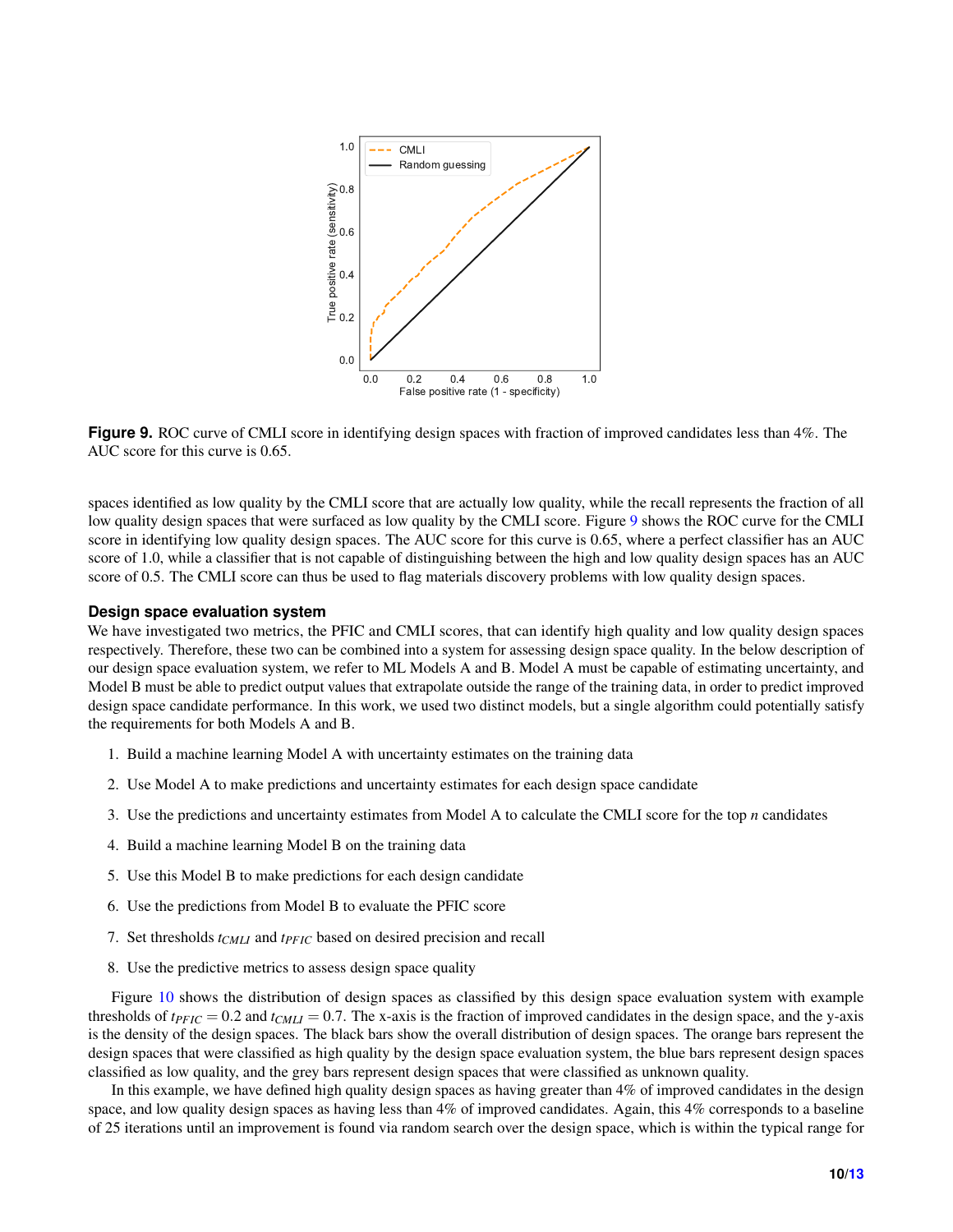<span id="page-10-0"></span>

**Figure 10.** Distribution of design space qualities as classified by design space evaluation system with  $t_{PFLC} = 0.2$  and  $t_{CMLI} = 0.7$ . The y-axis shows the normalized count of design spaces such that the area sums to 1.

sequential learning applications<sup>[25,](#page-12-7) [26](#page-12-8)</sup>. Ideally, all design spaces with FIC  $> 0.04$  should be classified as high quality, those with  $FIC < 0.04$  should be classified as low quality, and there should not be any unknown quality design spaces. The distribution of all design spaces in black show that most design spaces have less than 10% of improved candidates. This mirrors real materials development projects; very few projects have design spaces with many improvements, with the exception of nascent projects where not many materials have been explored. Additionally, the distribution of unknown quality design spaces closely follows the distribution of all design spaces. While the design space evaluation system is not perfect, Figure [10](#page-10-0) shows that the design spaces classified as low quality are generally below 0.04 on the x-axis, while the design spaces classified as high quality are generally above 0.04 on the x-axis. Therefore, this system is useful in distinguishing between low and high quality design spaces.

With these example thresholds, we are able to identify high quality design spaces with a precision of 0.94 and recall of 0.06. This means that 94% of the design spaces identified as high quality by the design space evaluation system are actually high quality. Additionally, this means that we are able correctly surface 6% of all the high quality design spaces. Meanwhile, we are able to flag low quality design spaces with a precision of 0.96 and a recall of 0.23. This means that 96% of the design spaces flagged as low quality are actually low quality, and that we are able to correctly identify 23% of all low quality design spaces. In this example, the design space evaluation system is lossy - many design spaces are categorized as unknown quality. However, we can be fairly confident in design spaces that are categorized as high or low quality. Additionally, the thresholds for the predictive metrics can be tuned to achieve the desired precision and recall scores for both high quality and low quality design spaces.

This design space evaluation system uses both the PFIC and CMLI scores to identify high quality and low quality design spaces. Given the strong impact of design space quality on the difficulty of the overarching sequential learning project, this design space evaluation system is a useful tool for assessing the probability of success for any given materials development project.

## **CONCLUSION**

While many previous studies have explored the promise of machine learning methods for accelerating materials development, the use of machine learning to assess the difficulty of a materials development project *a priori* represents a new contribution. However, it would be extremely valuable to know how hard a materials development project would be at the outset. This information could be used to determine which projects to invest in and how to allocate resources across a research and development portfolio. For groups investing in multiple projects simultaneously, information on project difficulty could be used to balance the project portfolio between high-risk and low-risk projects.

In this work, we demonstrated the importance of design space quality on materials discovery success, introduced a new data initialization method to reflect in-lab materials discovery, and finally, defined novel predictive metrics to determine the quality of a design space at the outset of a materials discovery project.

After evaluating these design space metrics across a variety of computational and experimental materials datasets, we identify two scores - PFIC and CMLI - which correlate with the true design space quality. These two metrics are then combined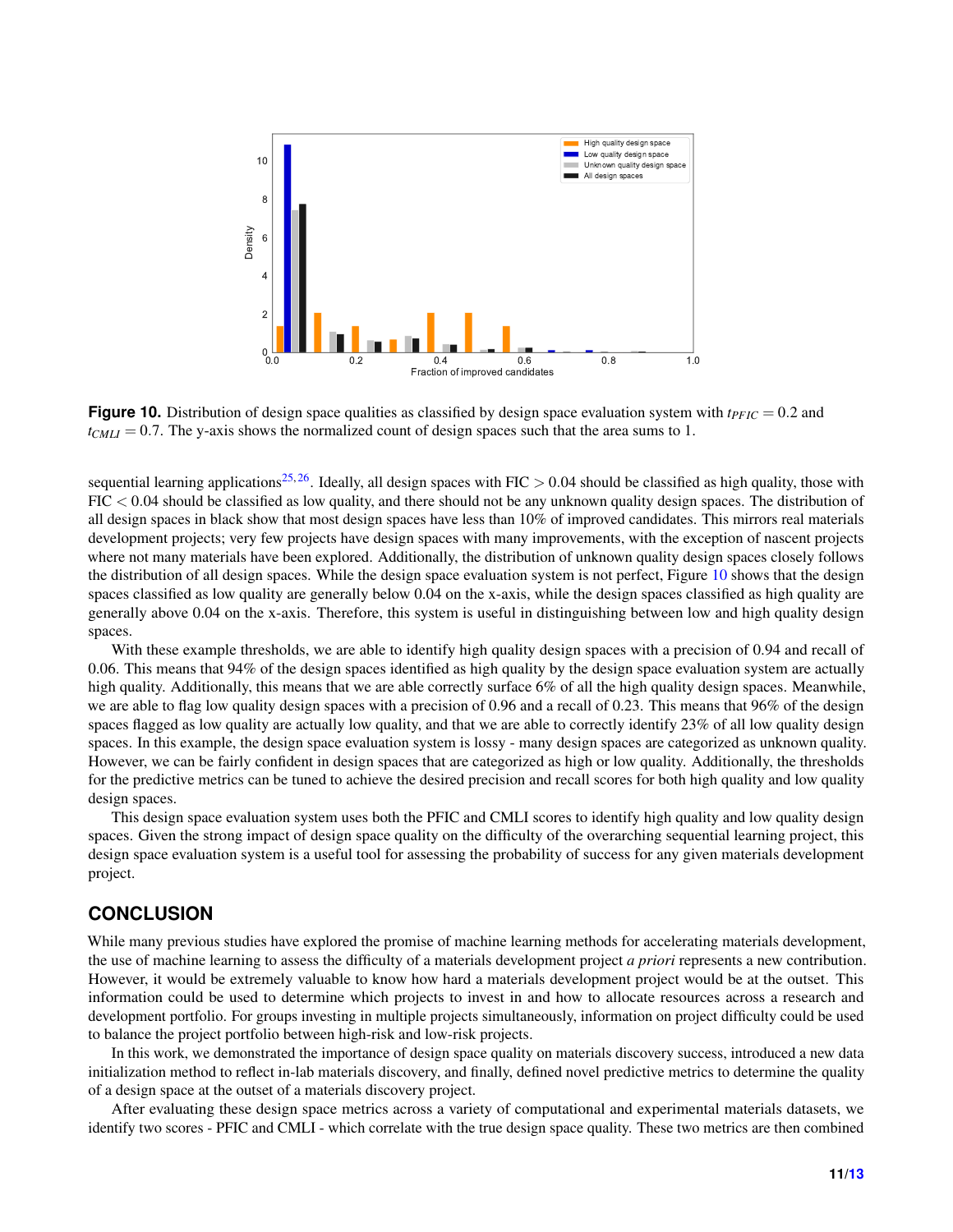into a high-precision, model-agnostic design space evaluation system. Our work is thus a first step towards determining, *a priori*, the difficulty of a materials development project. While all the trials run in this study used a simulated sequential learning workflow, these predictive metrics could also be used in more traditional development settings where experimental test order was determined by a scientist instead of a machine learning algorithm. In all cases, the fraction of improved candidates in the design space will be strongly related to the difficulty of a materials development project.

Future work may include testing additional predictive metrics to reveal further insights on design space quality. Future work may also include correlating predictive design space metrics directly to sequential learning success (iterations until an improvement is found) rather than the FIC, in order gain further insight on how these predictive metrics can be used to prioritize sequential learning projects. These metrics may also be calculated at every iteration of sequential learning to analyze how these metrics change when new data points are added to the training data. Additionally, further experiments may be conducted to determine how model accuracy, algorithmic choice, and uncertainty quantification approach affect the accuracy of our predictive design space metrics. Finally, the metrics discussed in this work concern the optimization of single materials properties, and future work may address the challenge of multi-objective optimization.

### **References**

- <span id="page-11-0"></span>1. Meredig, B. *et al.* Combinatorial screening for new materials in unconstrained composition space with machine learning. *Phys. Rev. B* 89, 094104 (2014).
- <span id="page-11-2"></span>2. Isayev, O. *et al.* Materials cartography: representing and mining materials space using structural and electronic fingerprints. *Chem. Mater.* 27, 735–743 (2015).
- 3. Rajan, K. Materials informatics: the materials "gene" and big data. *Annu. Rev. Mater. Res.* 45, 153–169 (2015).
- <span id="page-11-1"></span>4. Ramprasad, R., Batra, R., Pilania, G., Mannodi-Kanakkithodi, A. & Kim, C. Machine learning in materials informatics: recent applications and prospects. *npj Comput. Mater.* 3, 54 (2017).
- <span id="page-11-3"></span>5. Gómez-Bombarelli, R. *et al.* Design of efficient molecular organic light-emitting diodes by a high-throughput virtual screening and experimental approach. *Nat. materials* 15, 1120 (2016).
- 6. Greeley, J., Jaramillo, T. F., Bonde, J., Chorkendorff, I. & Nørskov, J. K. Computational high-throughput screening of electrocatalytic materials for hydrogen evolution. In *Materials For Sustainable Energy: A Collection of Peer-Reviewed Research and Review Articles from Nature Publishing Group*, 280–284 (World Scientific, 2011).
- 7. Kim, E., Huang, K., Jegelka, S. & Olivetti, E. Virtual screening of inorganic materials synthesis parameters with deep learning. *npj Comput. Mater.* 3, 53 (2017).
- <span id="page-11-4"></span>8. Borboudakis, G. *et al.* Chemically intuited, large-scale screening of mofs by machine learning techniques. *npj Comput. Mater.* 3, 40 (2017).
- <span id="page-11-5"></span>9. Snoek, J., Larochelle, H. & Adams, R. P. Practical bayesian optimization of machine learning algorithms. In *Advances in neural information processing systems*, 2951–2959 (2012).
- <span id="page-11-12"></span>10. Ward, L. *et al.* Matminer: An open source toolkit for materials data mining. *Comput. Mater. Sci.* 152, 60–69 (2018).
- <span id="page-11-6"></span>11. Ward, L., Agrawal, A., Choudhary, A. & Wolverton, C. A general-purpose machine learning framework for predicting properties of inorganic materials. *npj Comput. Mater.* 2, 16028 (2016).
- <span id="page-11-7"></span>12. Jia, X. *et al.* Anthropogenic biases in chemical reaction data hinder exploratory inorganic synthesis. *Nature* 573, 251–255 (2019).
- <span id="page-11-8"></span>13. Kauwe, S., Graser, J., Murdock, R. & Sparks, T. Can machine learning find extraordinary materials? *ChemRxiv* (2019).
- <span id="page-11-9"></span>14. Sanchez-Lengeling, B. & Aspuru-Guzik, A. Inverse molecular design using machine learning: Generative models for matter engineering. *Science* 361, 360–365 (2018).
- <span id="page-11-10"></span>15. Meredig, B. *et al.* Can machine learning identify the next high-temperature superconductor? examining extrapolation performance for materials discovery. *Mol. Syst. Des. & Eng.* 3, 819–825 (2018).
- <span id="page-11-11"></span>16. Raccuglia, P. *et al.* Machine-learning-assisted materials discovery using failed experiments. *Nature* 533, 73 (2016).
- <span id="page-11-13"></span>17. Hutchinson, M. Lolo library.
- <span id="page-11-14"></span>18. Ling, J., Hutchinson, M., Antono, E., Paradiso, S. & Meredig, B. High-dimensional materials and process optimization using data-driven experimental design with well-calibrated uncertainty estimates. *Integrating Mater. Manuf. Innov.* 6, 207–217, DOI: <10.1007/s40192-017-0098-z> (2017).